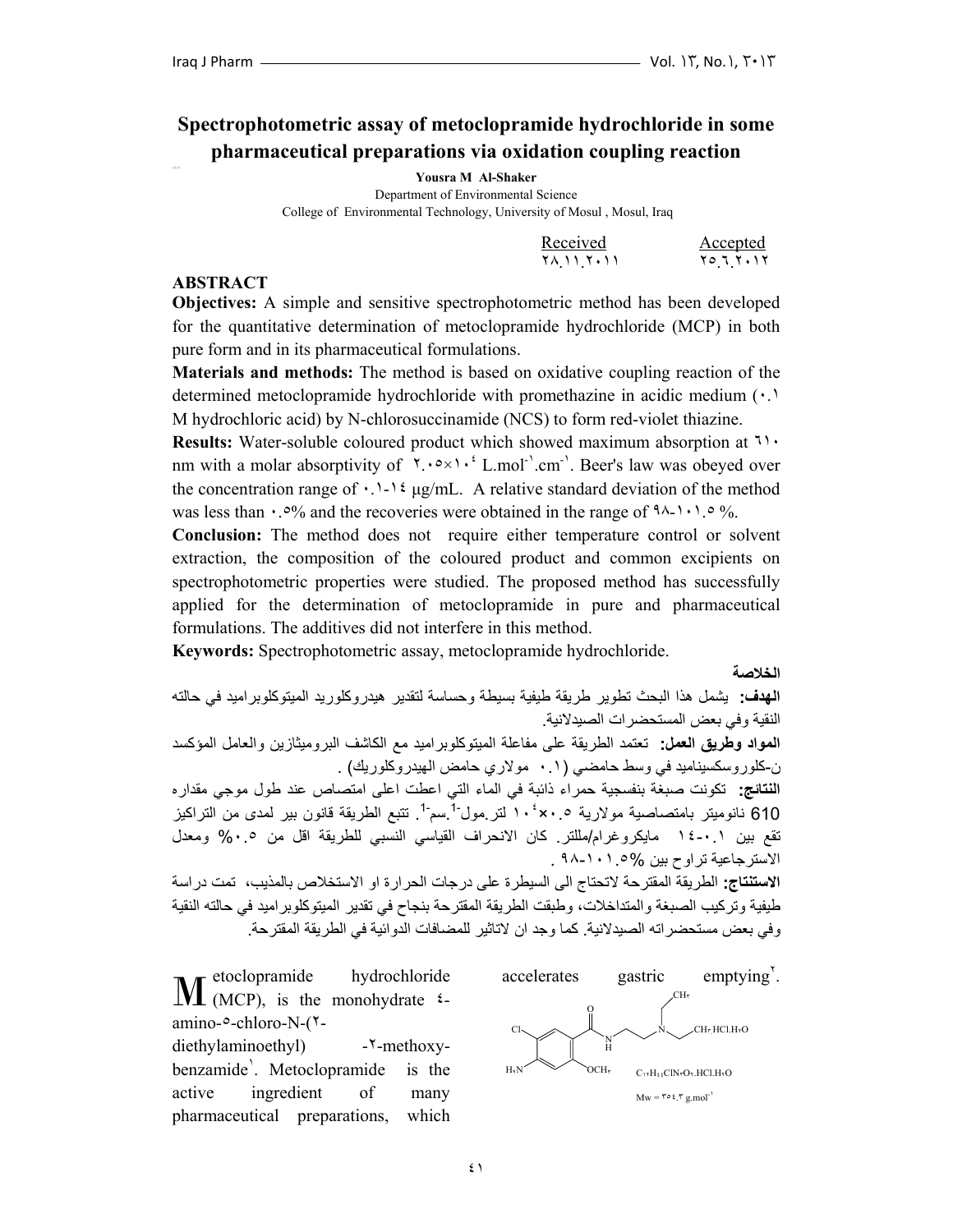It was considered as dopamine receptor antagonsit". It also has an antiemetic action on the central nervous system<sup>\*</sup>.

 Many analytical methods have been developed for the determination of MCP, most of them are spectrophotometric based on oxidative coupling reaction<sup> $\hat{S}$ </sup>, charge-transfer complex formation<sup> $\check{ }$ </sup>, redox reaction $\hat{ }$ , or through formation of the Schiff's base with p-dimethylamine cinamaldehyde<sup>4</sup>. Other methods based on fluorimetric<sup>1</sup>, or on diazotization and coupling with different coupling agents such as dibenzoyl methan<sup>1</sup>, benzoyl-acetone<sup>11</sup>, aniline<sup>1</sup>,  $\beta$ naphthol<sup> $1<sup>2</sup>$ . Some of methods based on</sup> flow injection-chemiluminescent<sup>1°</sup>, on capillary electrophoresis<sup>11</sup>, voltammetry<sup>1</sup>, H<sup>'</sup>NMR spectro-scopy<sup>1</sup><sup> $\lambda$ </sup>, and chromate-graphic technique $\sqrt{3-r}$ . The above methods are time consuming<sup>1</sup>, heat dependent<sup>4</sup>, unselective<sup>1</sup>, and not suitable for routine analysis. The British pharmacopoeia reported a potentiometric method using perchloric acid solution for the determination of MCP powder and a UV method for  $t_{\text{ablets}}$  and ampoules<sup>'</sup>. . The potentiometric method requires about ٢٥٠ mg of drug, where as the UV ethod is liable to interferences from tablets excipients, and requires preextraction with chloroform. These difficulties have encourage the researchers to develop a simple, selective, sensitive and inexpensive method for the analysis of the studied drug.

 The present work describes the application of N-chlorosuccinamide as an inexpensive new oxidant reagent with promethazine agent for the determination of MCP in both pure form and in pharmaceutical preparations.

# **Experimental**

## **Apparatus**

The absorption spectra were recorded on a double-beam Shimadzu UV-Visible recording spectrophotometer UV-١٦٠ with ١.٠ cm matched silica cells. The absorbance measurements were obtained using double–beam SOHZ ٩٢٠٠ spectrophotometer with ١ cm quartze cells. PH measurements were performed using Philips PW ٩٤٢٠ pH meter.

### **Reagents**

All chemical used were of analyticalreagent grade. MCP  $(1 \cdot \cdot \mu g / m!)$ solution. MCP powder was provided from Ninavah drug industry (NDI). It was prepared by dissolving  $\cdot \cdot$  g of MCP in distilled water and the volume was completed to  $\cdots$  ml with distilled water in a volumetric flask. The solution was then transferred to an opaque bottle and it was stable for at least one month. Working solution of MCP was prepared by appropriate dilution of the stock solution with distilled water...

#### **Promethazine (٠.١%) solution**

It was prepared by dissolving ٠.١ g of promethazine reagent (Hopkins and Williams) in  $\cdots$  ml distilled water.

**N-Chlorosuccinamide (NCS ٠.١%):**  This solution was prepared by dissolving  $\cdot \cdot$ g of NCS (BDH) in  $\cdot \cdot$ ml distilled water. Hydrochloric acid (Thomas Baker). Solutions of ١M NaOH is also prepared.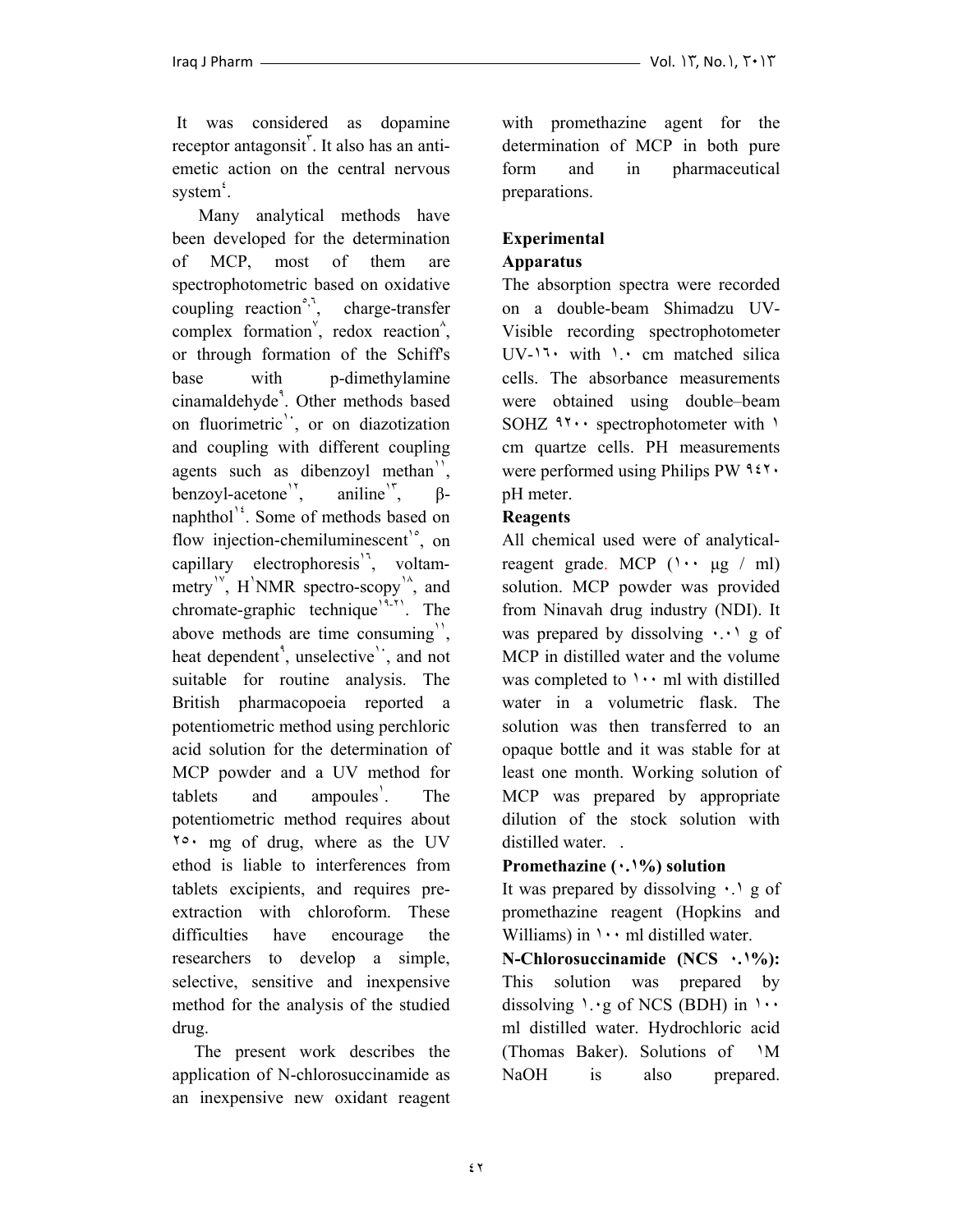

Figure 1. Calibration curve for MCP determination

#### General procedure

Different volu solutions  $($  \  $\cdot$  - and  $\circ \cdot$  µg/mL) were transferred into a series of ' mL volum metric flask s. T٠ each flask, ٠.٥ mL of  $\cdot$  N HCl acid,  $\frac{1}{2}$  mL of  $\cdot$   $\frac{1}{6}$ promethazine were added. The mixture is diluted to volume with distilled water, and allowed standing for  $\circ$  min. The absorbance is measured at  $\mathbb{1} \cdot \text{nm}$ against a reagent blank. volumes of standard

#### **Anal lysis of prep arations f pharm maceutical**

At least ten tablets (° mg MCP-HCl/tablet) were weighed, powdered and m mixed well. A portion equivalent to  $\cdots$  g is weighed and dissolved in • ml of distilled water, shaken well, filtered and diluted with water to  $\cdots$ ml in a volumetric flask. An aliquot of the diluted drug solution is then treated as mentioned in the recommended procedure.

The content of MCP syrup ( $\circ$  mg MCP  $HC1/\circ$  mL) is mixed well and  $\frac{\gamma}{\sigma}$  ml of the transferred into **\** \ \ \ ml volumetric flask and completed to the mark with distilled water. An aliquot of the drug  $($ ' $\cdots$  ppm) and its diluted  $($ ' $\cdots$  ppm) solution are then treated as mention in the rec commended d procedure. syrup was was quantitatively

An accurate volume '.° ml of MCP drops  $(\text{£} \text{mg} \text{MCP} \text{HCl/ml})$  is transferred into a  $\cdots$  ml volumetric flask and completed to the mark with distilled water, then it is proceeded as the rec commended d procedure.

#### **Results and discussion**

Under the reaction conditions, the formation of the product probably occurs s as follows (Scheme ١) .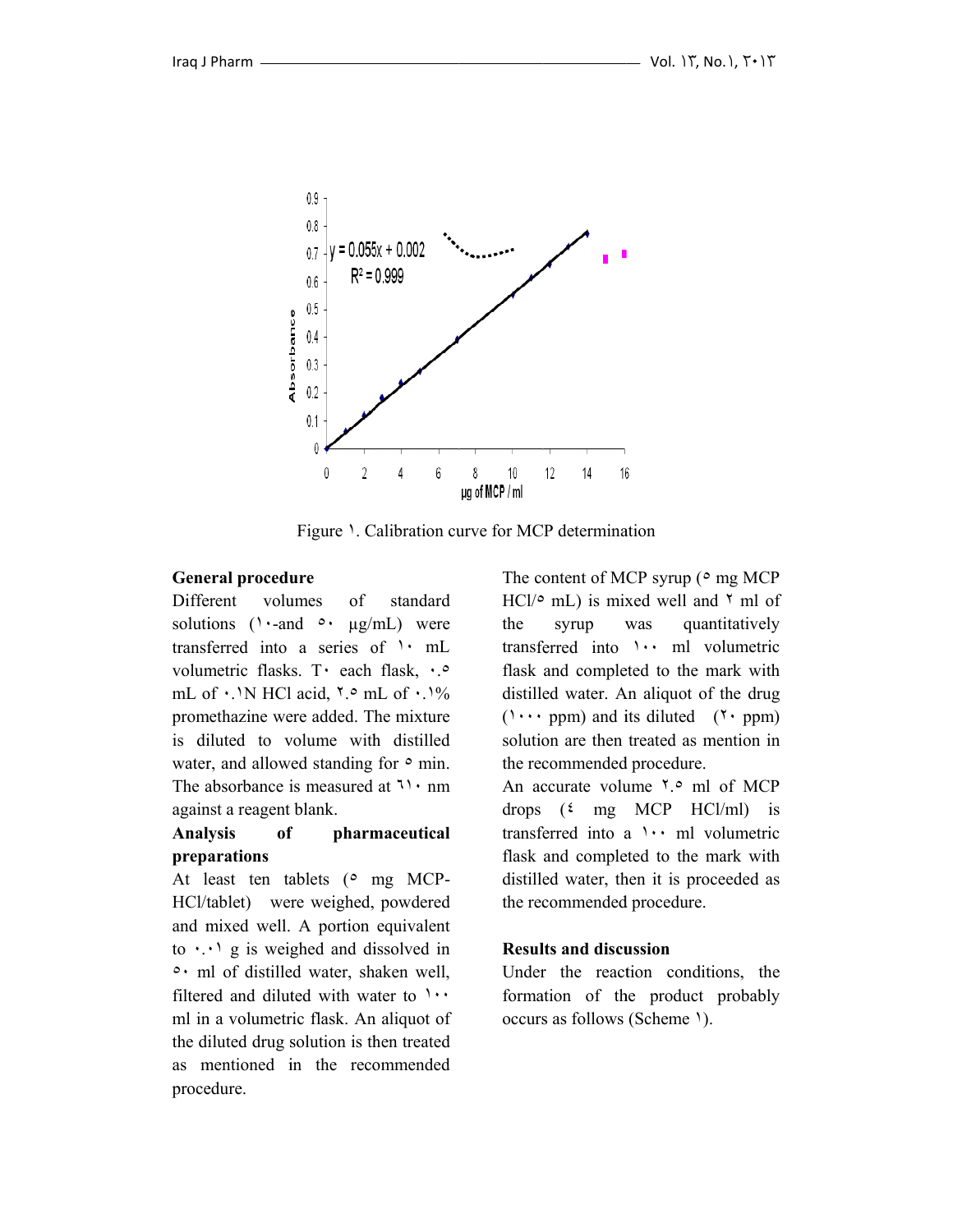-9



Fig  $\check{\ }$ . Absorption spectra of  $\check{\ } \check{\ }$  ug of MCP/ $\check{\ }$  ml measured against (A) blank, (B) distilled water, and (C) blank measured against distilled water.



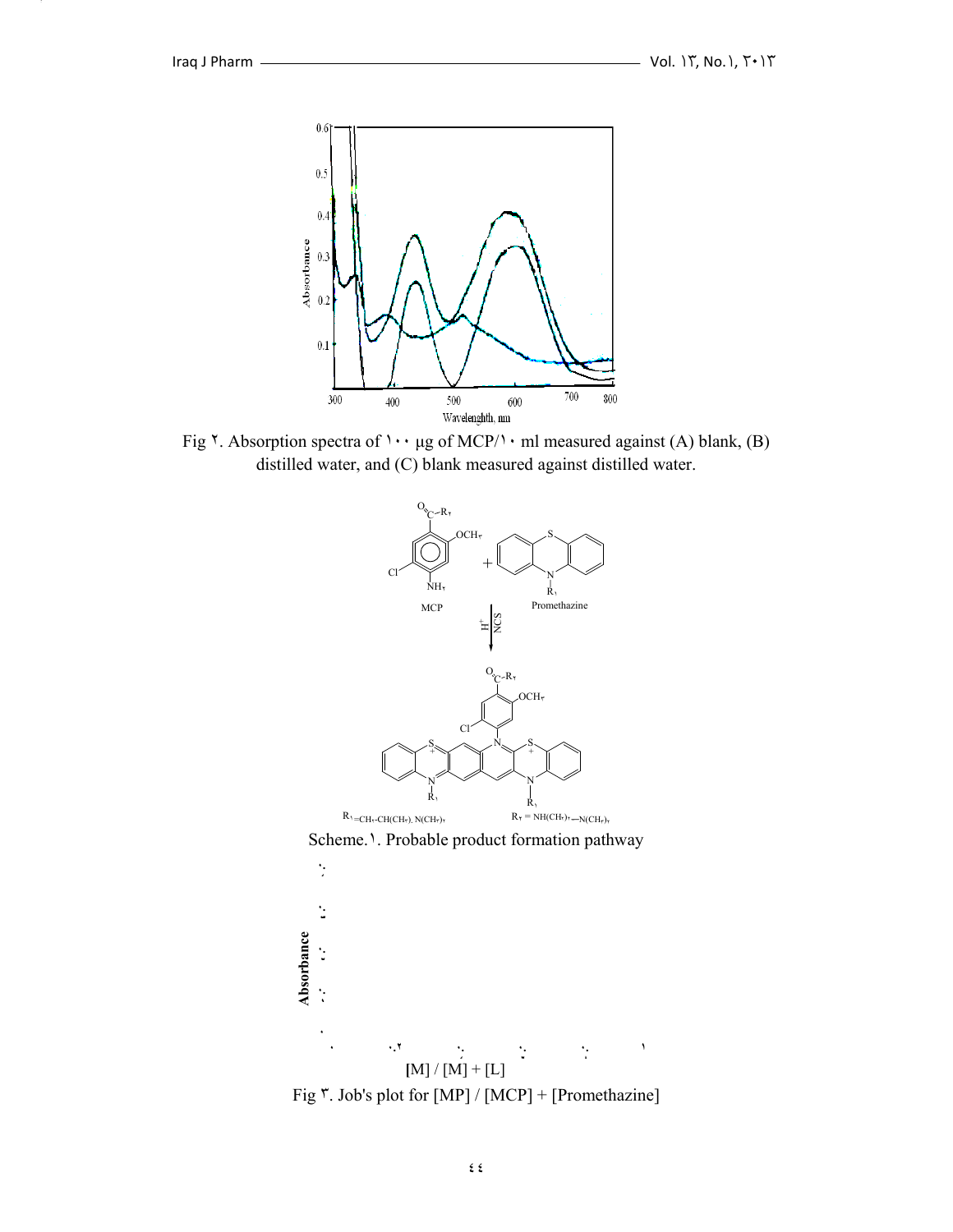The effect of pH on the sensitivity of the product is examined. Only pH  $\mathbf{r} \cdot \mathbf{r}$  ( $\cdot \cdot$  N hydrochloric acid) is found to be optimum. The effect of the amount of  $\cdot$ . N hydrochloric acid is also investigated and  $\lambda$ .  $\cdot$  ml is found to be the most suitable effect on the intensity with corresponding low reagent blank absorbance. Different amount of various acids such as HCl,  $CHrCOOH$ ,  $HNOr$ ,  $HrSOf$  have been tried for the producing intense coloured products and alower blank value to obtain high variance value between the absorbance of sample against blank**.** 

 The oxidative coupling reaction was carried out in the presence of various oxidizing agents cerium (IV) sulphate, potassium dichromate, potassium iodate, and Nchlorosuccinimide (NCS). The experimental data revealed that NCS was the most suitable oxidizing agent.

 The amount of NCS solution (٠.١%) for maximal colour intensity was examined. The maximum colour intensity was reached when  $(1.2 - T.1)$ ml were used. However ٢.٥ ml of NCS solution was selected because it gives the most suitable effect on the intensity of the coloured product with corresponding low reagent blank absorbance.

 The effect of surfactant addition to the reaction mixture was studied. In this respect sodium dodecyl sulfate (SDS), (anionic surfactant), cetyltrimethyl-ammonium bromide

(CTAB), (Cationic surfactant) andtriton  $x$ - $\cdots$  (non-ionic surfactant) have been introduced. The results indicated that addition of surfactants gave no useful effect, therefore, it was omitted in this study.

 The effect of temperature on the intensity of the coloured product was studied. In practice the absorbance was decreased when the coloured is developed at ºC or when the calibrated flask is placed in a water-bath at  $\mathfrak{c}_{\cdot}$ , ٥٠, ٧٠, ٨٠ and ١٠٠ ºC. Therefore, it is recommended to proceed the reaction at room temperature  $\gamma \circ \text{C}$ .

 To obtain optimum results, the order of addition of reagents should followed as the procedure cited above, otherwise a loss in coloured intensity was observed.

 To test the effect of time on the absorbance of the colour product at the wavelength of maximum absorption at ٦١٠ nm, the coloured product has been prepared from different amounts of MCP under the optimal experimental conditions, and the absorbance were measured at different intervals of time up to  $\gamma$ hr. The experimental results showed that the colour product developed immediately and the absorbance remains maximum and constant for at least ٩٠ minutes.

 The stoichiometry of the reaction between MCP and promethazine was investigated using continuous (Job's method). Figure  $\mathbf{r}$  were indicated that the product was formed in ratio of ١:٢.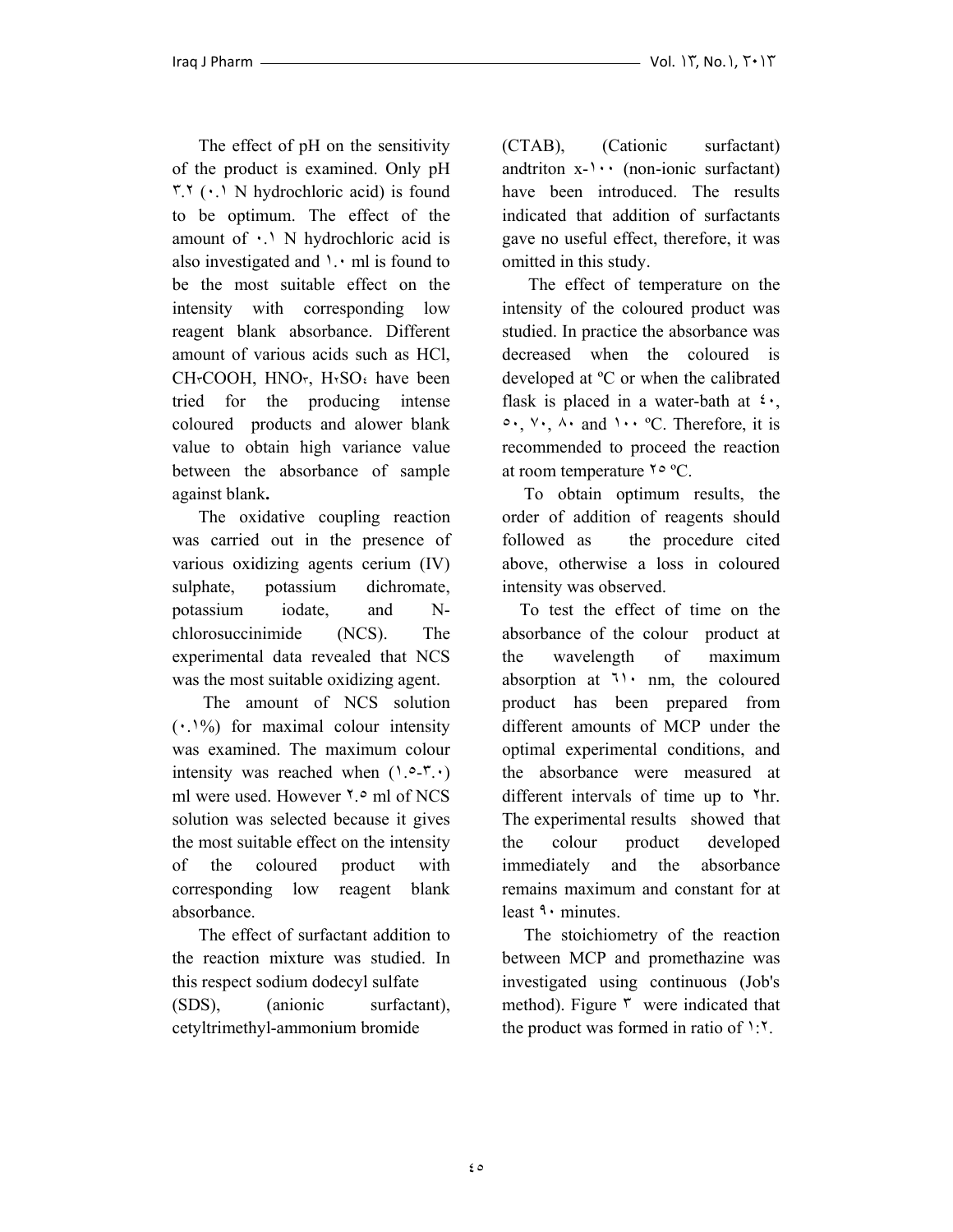

Red-violet coloured product  $R_1$  = CH<sub>Y</sub>-CH(CH<sub>r</sub>)- N(CH<sub>r</sub>)<sub>Y</sub>

The results indicate that the coloured product was formed as the following structure<sup>7</sup>.

#### **Accuracy and precision**

To check the accuracy and precision of the calibration graph, MCP was determined at three different concentrations. The results are shown

in Table  $\lambda$  indicated that the method is satisfactory.

Effect of organic solvents

Different organic solvents are examined to evaluate their effects on the spectrum of the resulting coloured product and the data are shown in Table ٢.

|  |  | Table 1. Accuracy and precision of the calibration graph |  |
|--|--|----------------------------------------------------------|--|
|  |  |                                                          |  |

| Amount of MCP taken,<br>$\mu$ g/ml | Recovery $\%$ *     | Relative standard deviation, $\%$ *            |
|------------------------------------|---------------------|------------------------------------------------|
|                                    | $\cdot \cdot \circ$ | $\pm \cdot \circ \cdot \epsilon$               |
| ٥                                  | ۹۸۰                 | $\pm$ $\cdot$ 228 $\vee$                       |
|                                    |                     | $\pm$ $\cdot$ $\mathsf{r}\mathsf{1}\mathsf{7}$ |

\*Average of five determinations

Table <sup>Y</sup>. Different organic solvents and their effects on the spectrum

| Solvent                   | Colour          |              | $\lambda$ max, | $\epsilon$ l.mol <sup>-1</sup> .cm <sup>-1</sup>                 |
|---------------------------|-----------------|--------------|----------------|------------------------------------------------------------------|
|                           | Sample          | <b>Blank</b> | (nm)           |                                                                  |
| Acetic acid               | Red-violet      | Pale pink    | ٦١.            | $\cdot \cdot$ $\cdot$ $\cdot$ $\cdot$ $\cdot$ $\cdot$            |
| Acetone                   | Red-violet      | Pale pink    | 715            | $\cdot$ 11 $\times$ 1. <sup>r</sup>                              |
| $\frac{1}{2}$ . E-Dioxane | Pale red-violet | Pale pink    | 710            | $\cdot$ $\xi \times 1 \cdot$ <sup>r</sup>                        |
| Ethanol                   | Pale red-violet | Pale pink    | ٦١٣            | $\cdot$ Y $\times$ 1. <sup>5</sup>                               |
| Methanol                  | Red-violet      | Pale pink    | ٦١٣            | $\cdot$ $\cdot$ $\cdot$ $\cdot$ $\cdot$ $\cdot$ $\cdot$          |
| n-Butanol                 | Pale pink       | Pale pink    | 710            | $\cdot \Delta \times \Delta \cdot$                               |
| Water                     | Red-violet      | Pale pink    | ٦١.            | $\mathbf{Y} \cdot \mathbf{0} \times \mathbf{1} \cdot \mathbf{1}$ |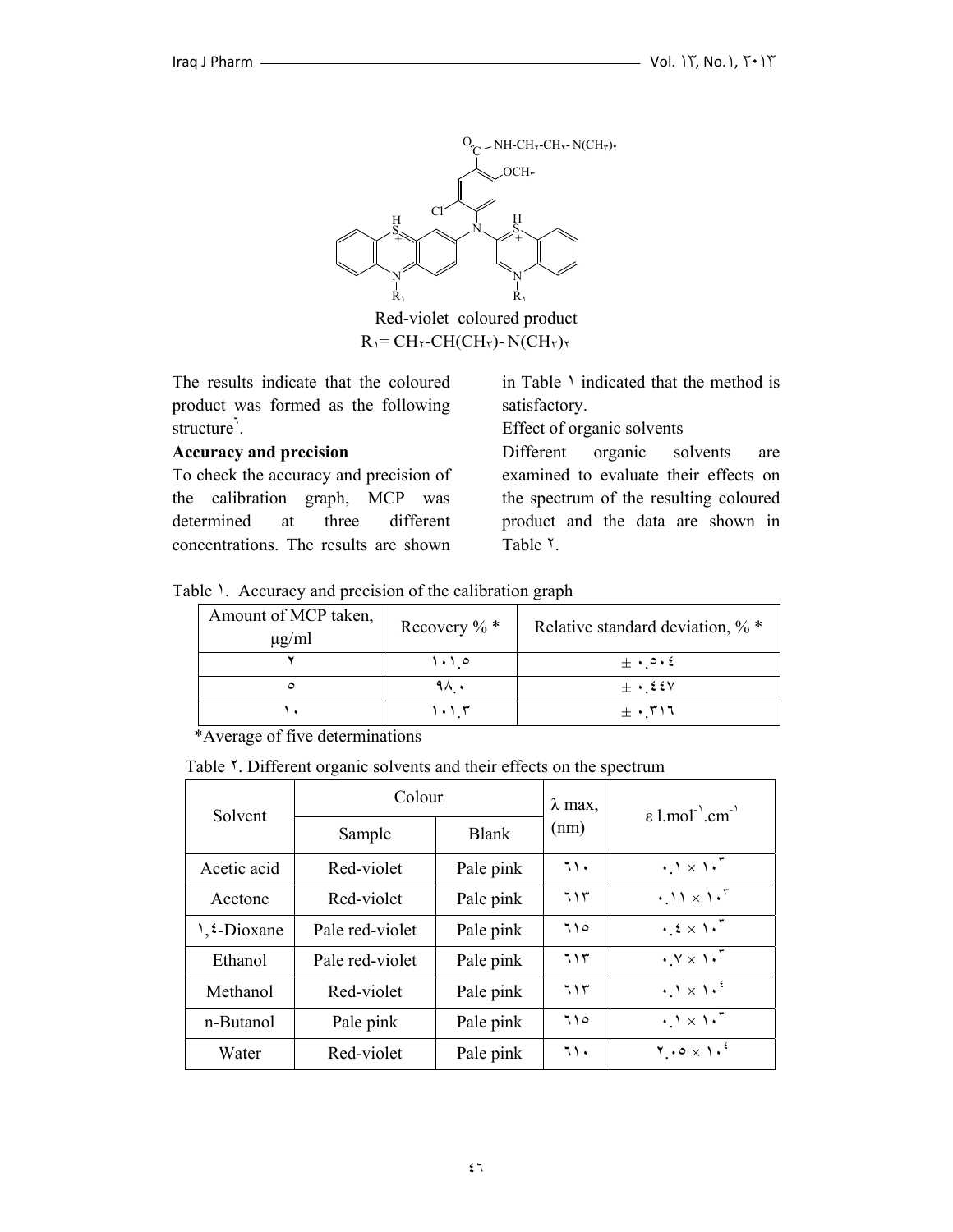Water is still chosen in the subsequent experiment of availability, non-toxicity and cheap as well as being a suitable medium from the sensitivity point of view.

#### **Effect of interferences**

In order to test the efficiency and selectivity of the proposed analytical method, application of some foreign substances (e.g. acacia, glucose, starch and lactose), that usually present in dosage forms were studied by adding amounts of foreign substances to ١٠٠

µg MCP/١٠ mL The colour was developed following the procedure described ealier. It was observed that the studied foreign species did not interfere in the present method Table ٣.

#### **Application of the method**

The proposed method was successfully applied to the determination of MCP-HCl in its pharmaceutical preparations (tablet, syrup and drop). The results are shown in Table  $\frac{1}{2}$  indicated that a good recovery was obtained.

| Interferences | Recovery(%) of $\cdots$ µg MCP / µg of interfere of added |                     |       |
|---------------|-----------------------------------------------------------|---------------------|-------|
|               | ۰۰۱                                                       | $\circ \cdot \cdot$ | 1     |
| Acacia        | 9 A A                                                     | 97 Y                | ९५ ६  |
| Glucose       | 90 V                                                      | ۹٦٨                 | ۱۰۰ ٦ |
| Lactose       | ه ۹٤                                                      | ۹۸ ٤                | ۹٤ ۲  |
| Starch        | 922                                                       | $90 \lambda$        | ۱۰۰ ۱ |

Table  $\overline{r}$ . Effect of additives and excipients on the determination of  $\cdots$  ug of MCP

Table  $\epsilon$ . Analytical applications

|                      | Recovery $(\%)$ of MCP* |                                     |                          |
|----------------------|-------------------------|-------------------------------------|--------------------------|
| MCP amount,          | MCP-HCl                 | MCP-HCl                             | MCP-HCl                  |
| $\mu$ g              | $\epsilon$ mg/ tablet)  | syrup ( $\degree$ mg/ $\degree$ ml) | drops $({\text{mg}}/m!)$ |
|                      | NDI-Iraq                | NDI-Iraq                            | NDI-Iraq                 |
|                      | ۹۰ ۸                    | $1.5$ $\sim$ $\sim$                 | ۱۰۳ ه                    |
| $\circ$ .            | 90.                     | 90 7                                | ۹۷ .                     |
| $\ddot{\phantom{1}}$ | 990                     | 97 o                                | 99 V                     |

\* Average of five determinations.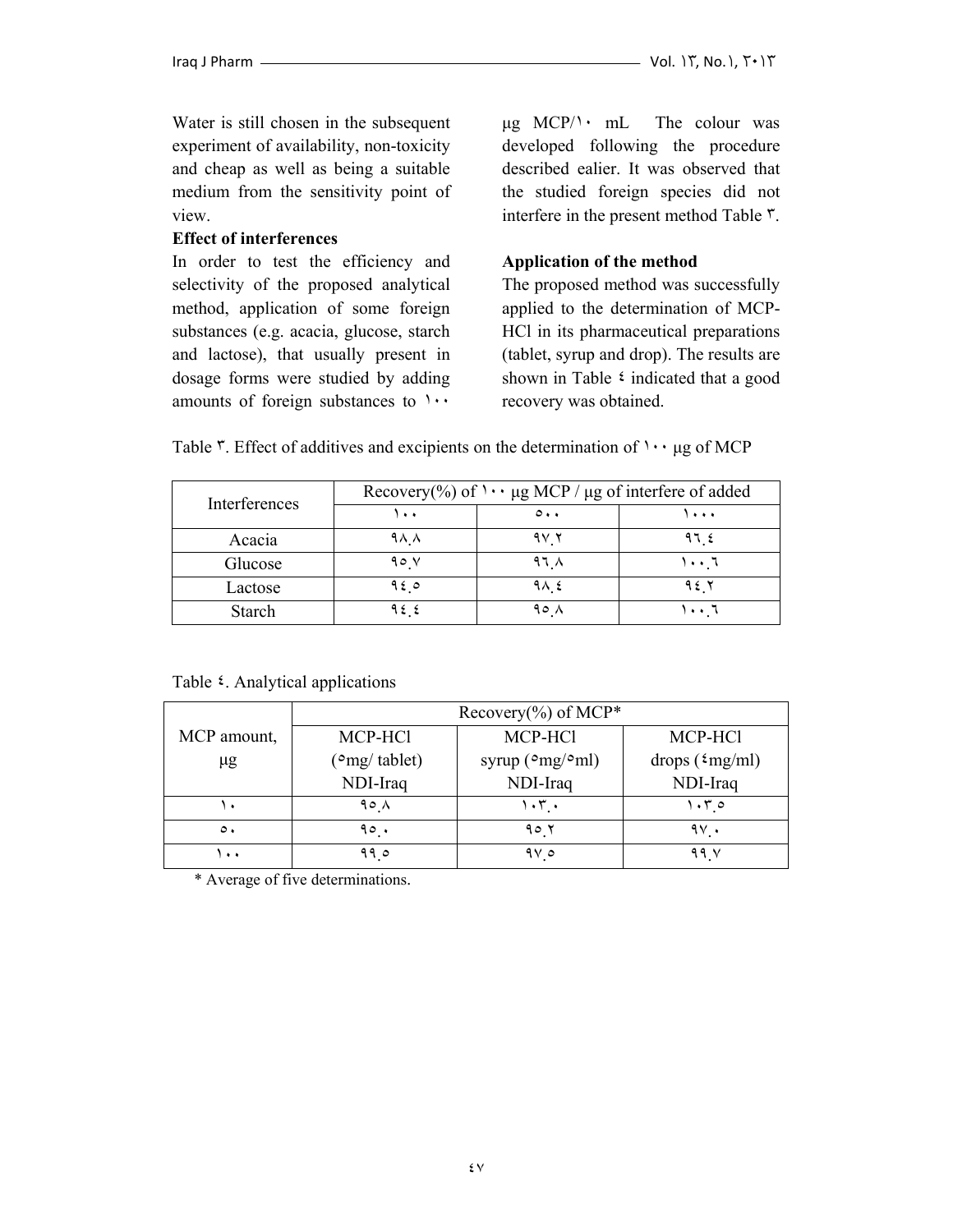.

The performance of the proposed method was assessed by calculating the student's t-test and F-test compared with the literature method <sup>1</sup>. The results in Table ٥ show that the calculated value of t and F did not exceed the theoretical values at the ٩٥% confidence level for five degrees of freedom indicating that there is no

significant difference between the proposed method and the literature method.

#### **Comparison of the method**

Table ٦ shows the comparison between some analytical variables for the present method with these of recent spectrophotometric methods.

|                               | Pharmaceutical | Recovery $*$ %                       |                         |
|-------------------------------|----------------|--------------------------------------|-------------------------|
| Drug                          | preparation    | Present method                       | Literature method       |
|                               | amount         |                                      |                         |
| <b>MCP HCl</b>                | Tablet         | $99.0 + .0$                          |                         |
| $({}^{\circ}$ mg/ tablet)     |                | $t = \Upsilon \Upsilon$              | $9\wedge \cdot \pm 7$ . |
| SDI, Iraq                     |                | $F = \cdot 7 \cdot$                  |                         |
| MCP-HCl                       |                | $\cdots$ $V \pm \cdots V$            |                         |
| $({}^{\circ}mg/{}^{\circ}ml)$ | Syrup          | $t = \lambda$ , $\epsilon$           | $1 \cdot 1.7 \pm 1.7$   |
| SDI, Iraq                     |                | $F = \cdot$ . $VV$                   |                         |
| MCP-HCl                       |                | $1.71 \pm 7.1$                       |                         |
| $({\rm \frac{\epsilon}{m}})$  | Drop           | $t = 1.09$                           | $1.70 \pm 7.0$          |
| NDI, Iraq                     |                | $F = \cdot \cdot \cdot \cdot \wedge$ |                         |

Table  $\circ$ . Determination of metoclopramide in pharmaceutical preparations

\* Average of five determinations.

| Analytical parameters                                                                             | Present method              | Literature method $\lceil \circ \rceil$ |
|---------------------------------------------------------------------------------------------------|-----------------------------|-----------------------------------------|
| Coupling condition                                                                                | Acidic medium               | Acidic medium                           |
| $\lambda$ max (nm)                                                                                | ٦١.                         | ٦١٢                                     |
| Reagent                                                                                           | Promethazine                | Phenothiazine                           |
| Type of method                                                                                    | Oxidative coupling          | Oxidative coupling                      |
| Oxidizing reagent                                                                                 | N-chlorsuccinimide          | Sodiummetaperiodate                     |
| Beer's law range, ppm                                                                             | $.1 - 12$                   | $.1 - 17$                               |
| Molar absorptivity,<br>$1$ .mol <sup>-<math>\cdot</math></sup> .cm <sup>-<math>\cdot</math></sup> | $.0 \times 1.$ <sup>2</sup> | $1.70 \times 1.$ <sup>2</sup>           |
| Application of the<br>method                                                                      | Tablets, syrup and drops    | <b>Tablets</b>                          |
| Error $%$                                                                                         | $Y - Y$                     | $+1.90$                                 |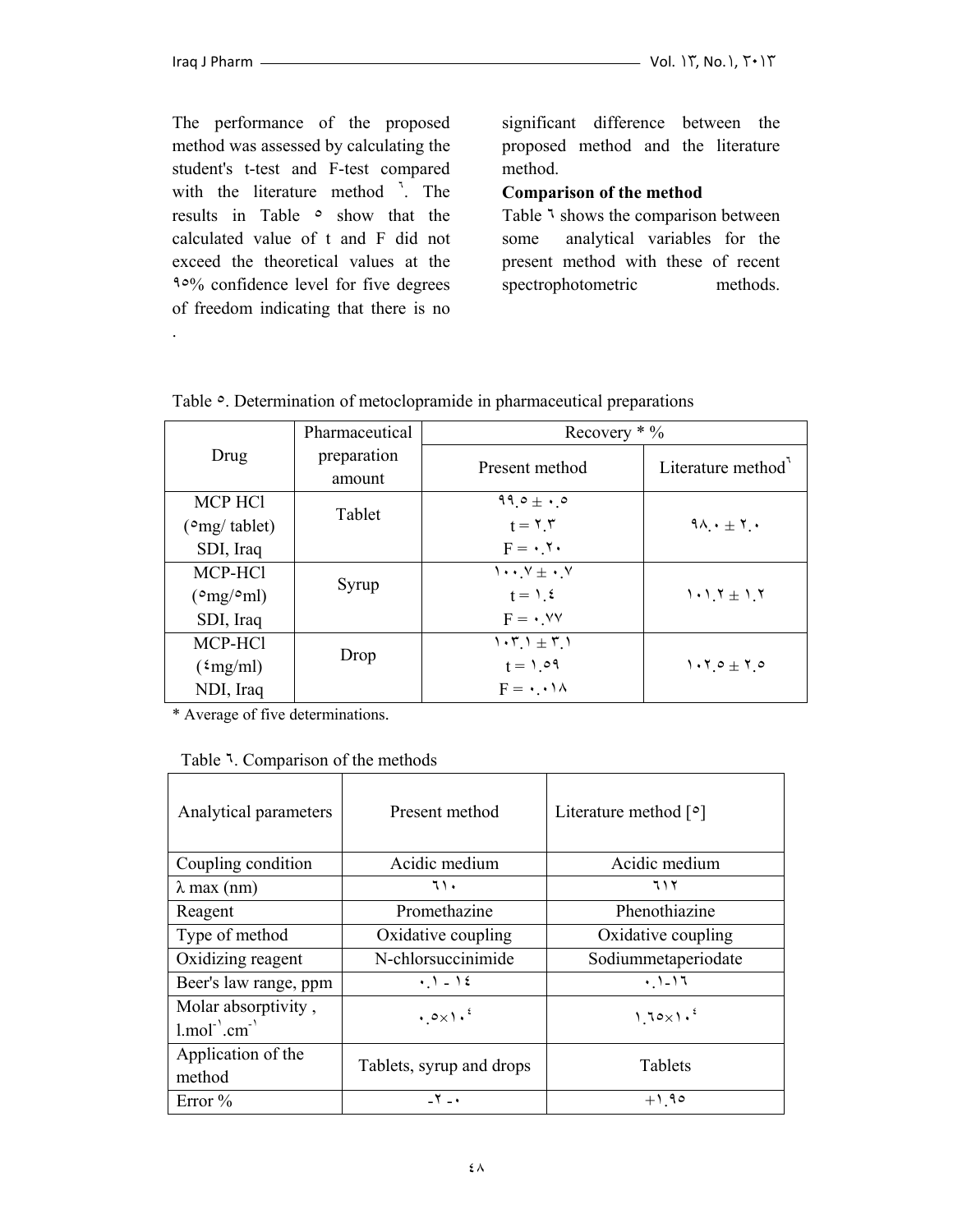#### **Conclusion**

The developed spectrophotometric method for the assay of MCP is simple, sensitive, selective, inexpensive and exhibits a fair degree of precision and accuracy. The method does not involve any critical reaction conditions and can be compared favorably with other existing methods. The proposed method does not require neither temperature control nor solvent extraction step and it can be applied successfully for the determination of drug in tablets, syrup and drop.

#### **References**

- ١. British pharmacopoeia, CD ROM,  $\mathbf{r}^{\text{rd}}$  ed. System Simulation Ltd, Stationary office, London  $\mathbf{y} \cdots$ .
- ٢. Alexander RL, Seringry DJ. Comparison of andansetron, metocloprimde and placebo premedicants to reduce nausea and vomiting after major surgery. ١٩٩٧;٥٢(٧):٦٩٥-٨.
- ٣. Chochen B, Sanger DJ, Perrault G. Metoclopramide-Drugs and treatment, J.Pharmacol.Exp.Ther ١٩٩٧;٢٨٣:٥٦٦-٧٠.
- ٤. Roila F. Metoclopromide is drug commonly used for management of vomiting and gastromtestinal disorders in dogs and cats. Tumori ١٩٩٨;٨٤:٥٣-٧.
- ٥. Al-Talib SM, Mohammed SA. Spectrophotometric assay of metoclopra-mide via oxidative coupling with phenothiazine and sodium metaperiodate. J Edu. Sci ١٩٩٦;١٨(٤):١٦-٢٢.
- ٦. Ahmed N R, Ali NM .Spectrophotometric determination

of metoclopramide in some pharmaceutical preparation via oxidative coupling reagent. J Edu Sci  $Y \cdot Y \cdot Y \cdot (X(\xi)) Y \cdot Y \cdot Y$ .

- ٧. Al-Ghabsha TS, Ahmed R A, Mahmood HS. Spectrophotometric study of some drugs using  $\frac{1}{2}$ ,  $\frac{1}{2}$ -dichloro- $\frac{1}{2}$ -dicyano-pbenzoquinon (DDQ). J Edu Sci ٢٠٠٤;١٦(٤):٤٢-٥٣.
- ٨. Amin AS, Ragab GH . Spectrophotometric methods for the determination of anti-emetic drugs in bulk and in pharmaceutical preparations, Anal  $Sci$   $Y \cdot Y:19:Y \cdot Y \cdot 0$ .
- ٩. Moussa BA. Determination of some aminobenzoic acid derivatives glafenine and metoclopramide. J Pharm Biomed Anal ٢٠٠٠;٢٣(٦):١٠٤٥-٥٥.
- ١٠. Attia MS, Aboaly MM. Highly sensitive and selective spectrophotometric determination of metoclopramide hydrochloride in pharmaceutical tablets and serum samples using  $Eu^{\tau+}$  ion doped in sol-gel matrix. Talanta ٢٠١٠;٨٢(١):٧٨-٨٤.
- ١١. Revanasiddappa HD, Manju BA. Spectrophotometric method for the determination of metoclopramide hydrochloride and dapsone. J Pharm Biomed Anal ٢٠٠١;٢٥(٣- ٤):٦٣١-٣٧.
- ١٢. Omran AA. Individual and simultaneous spectropho-tometric determination of dapsone and metoclopramide HCl in pharmaceutical dosage forms and synthetic binary mixtures. Chem